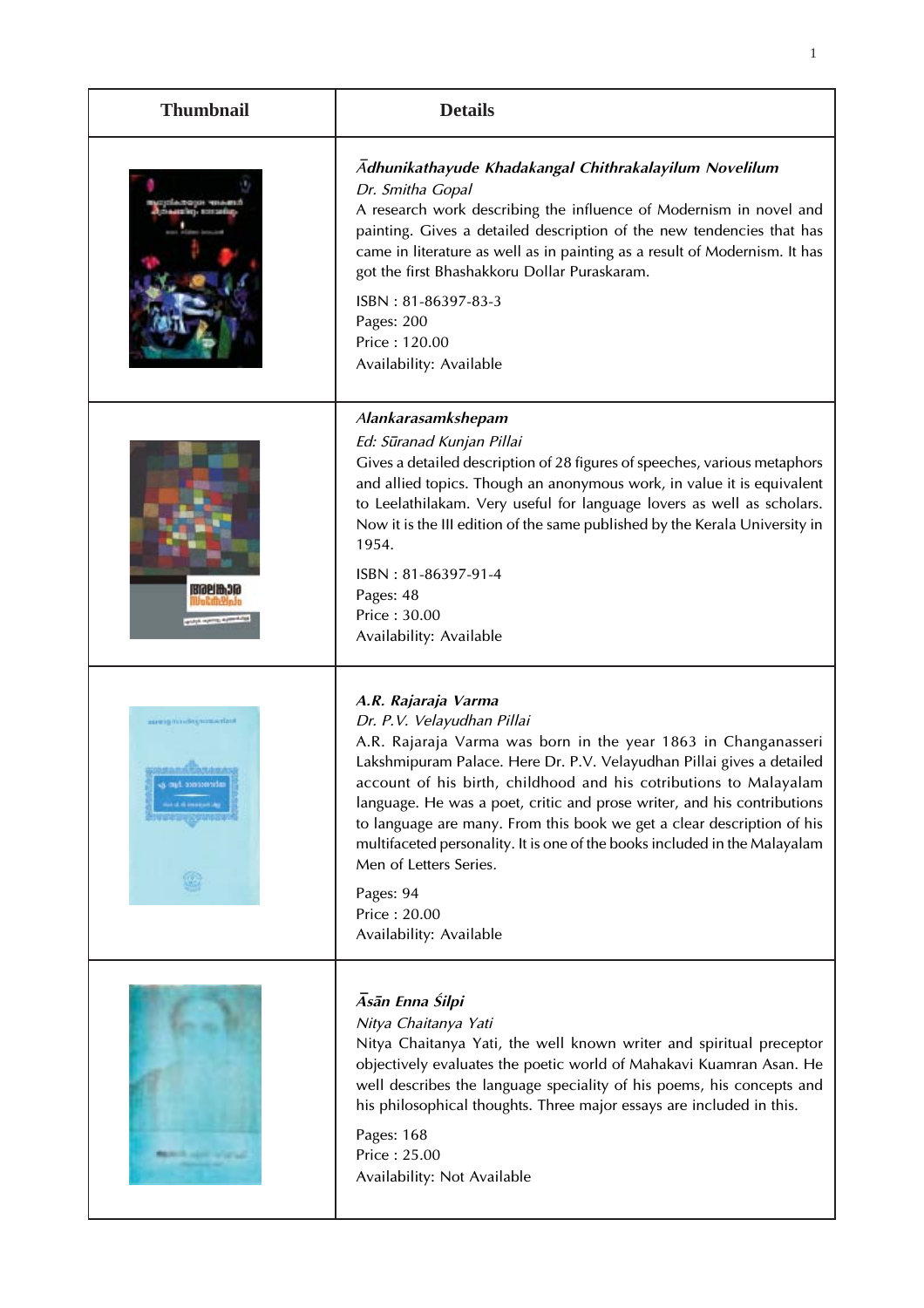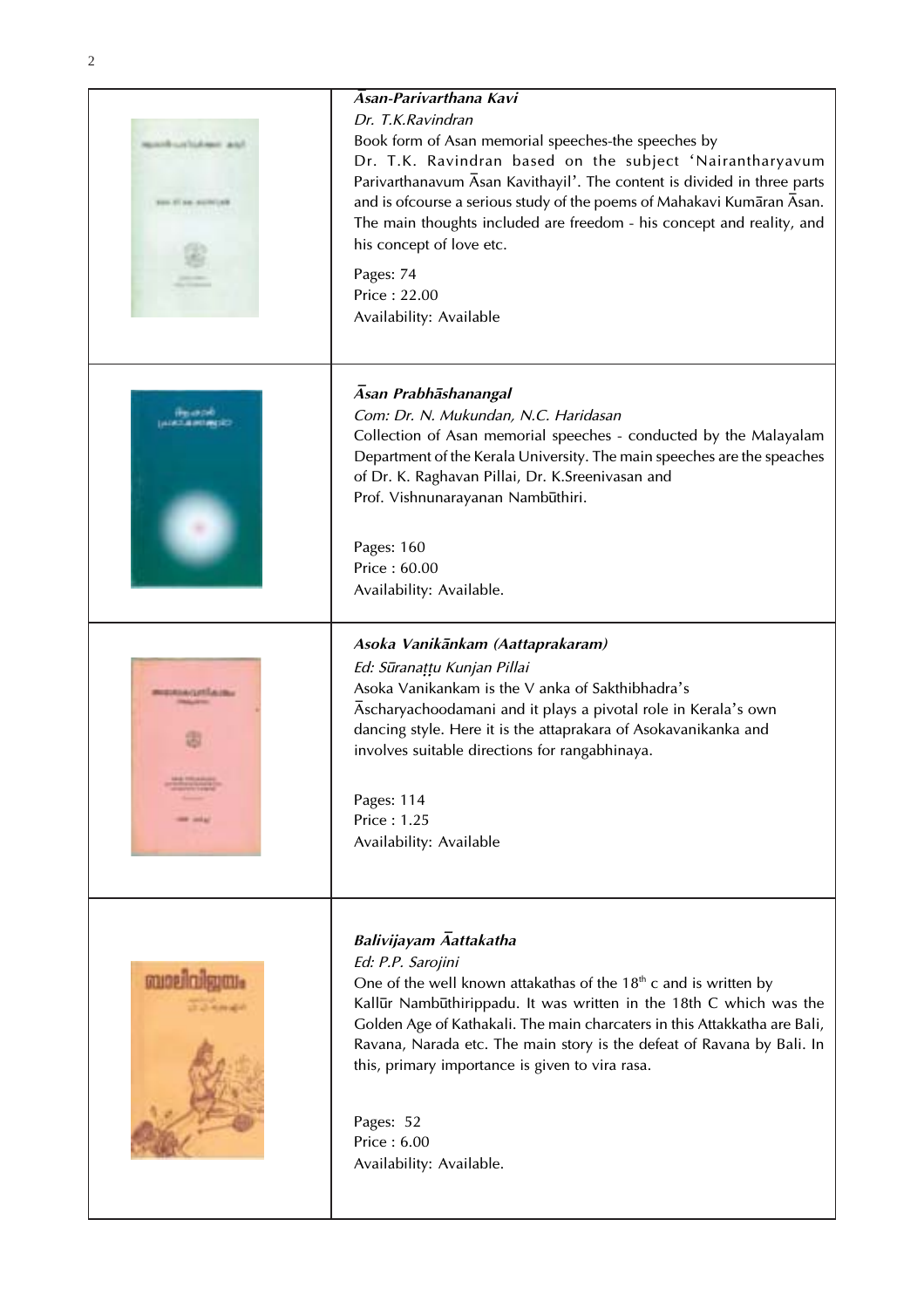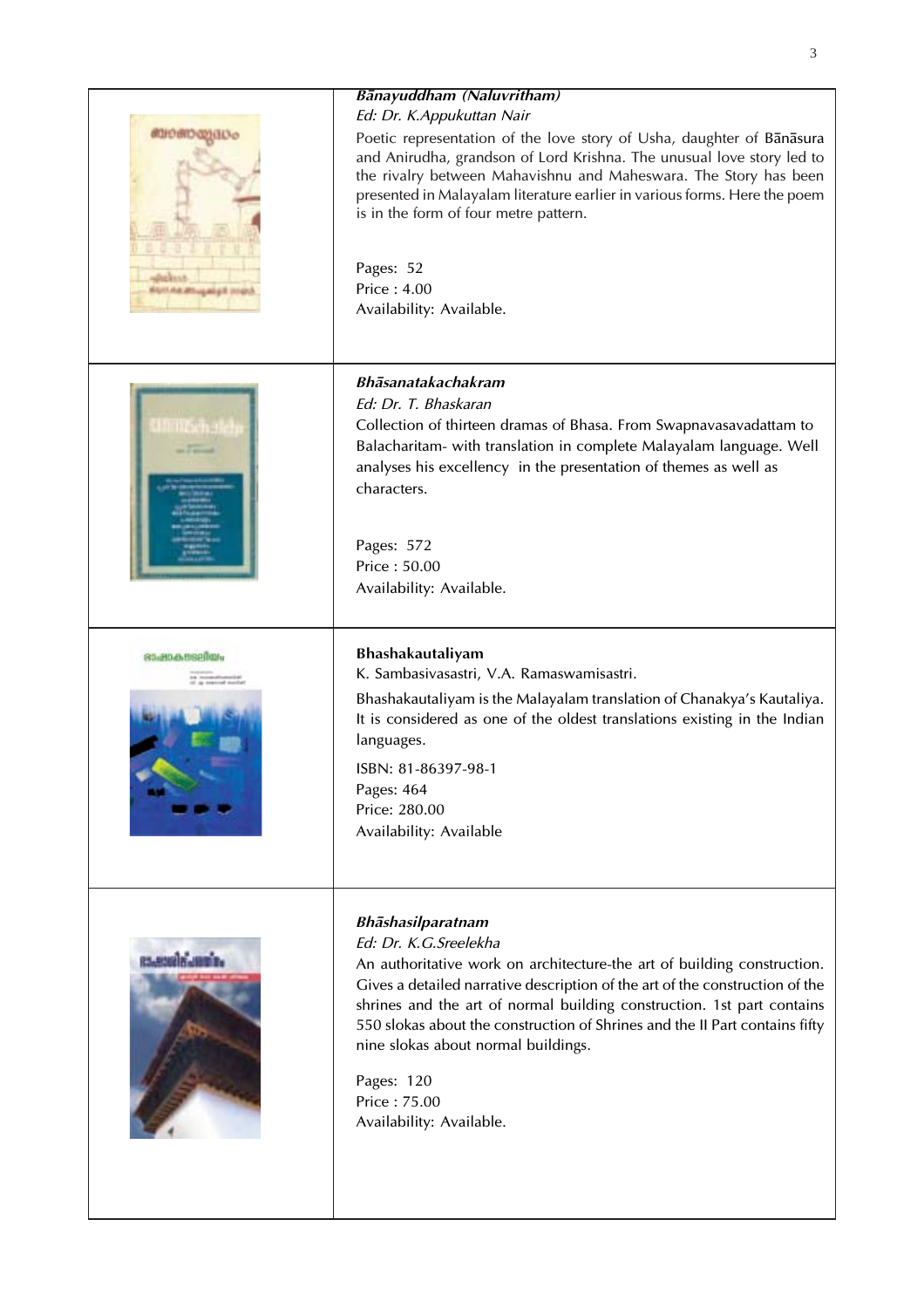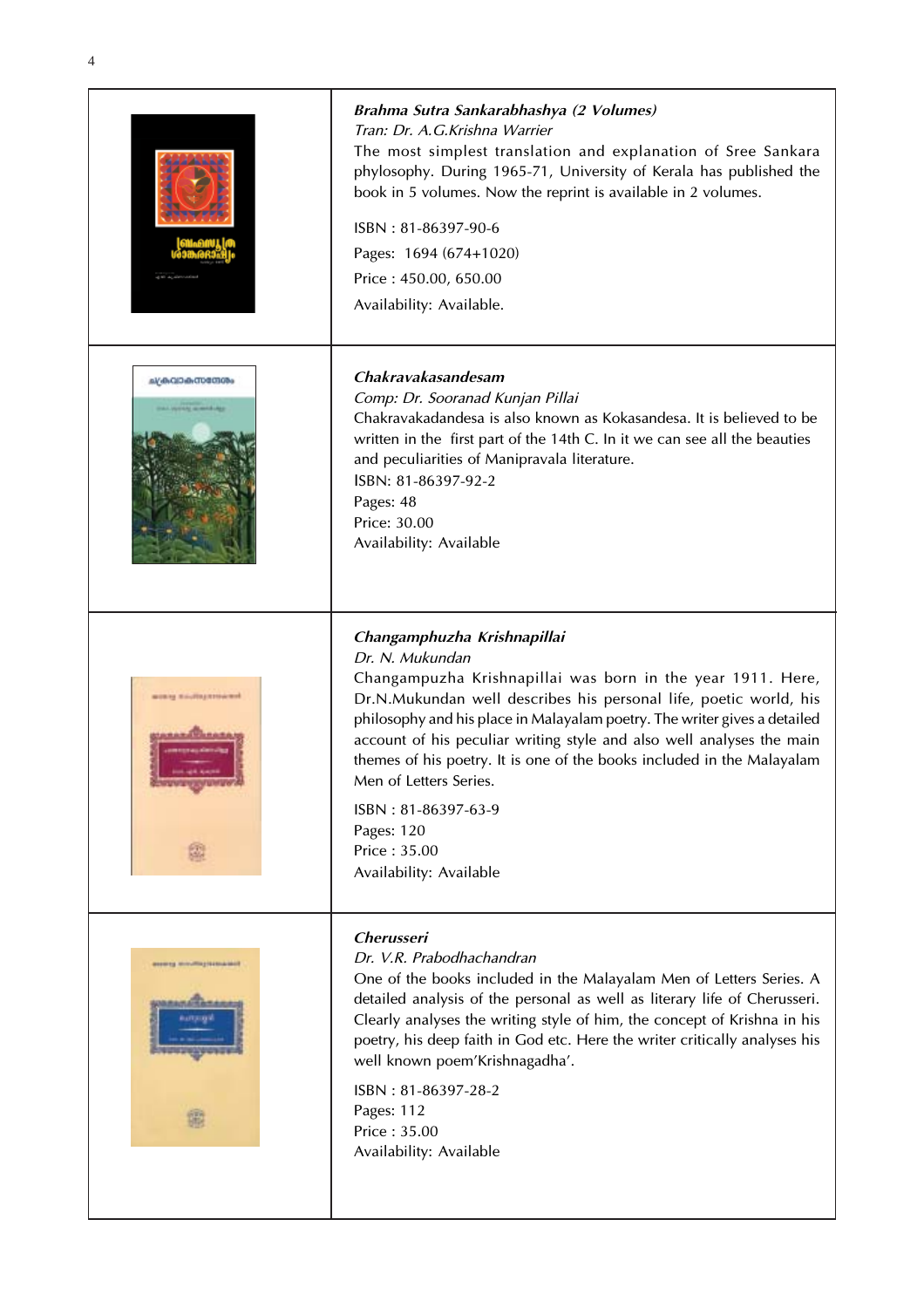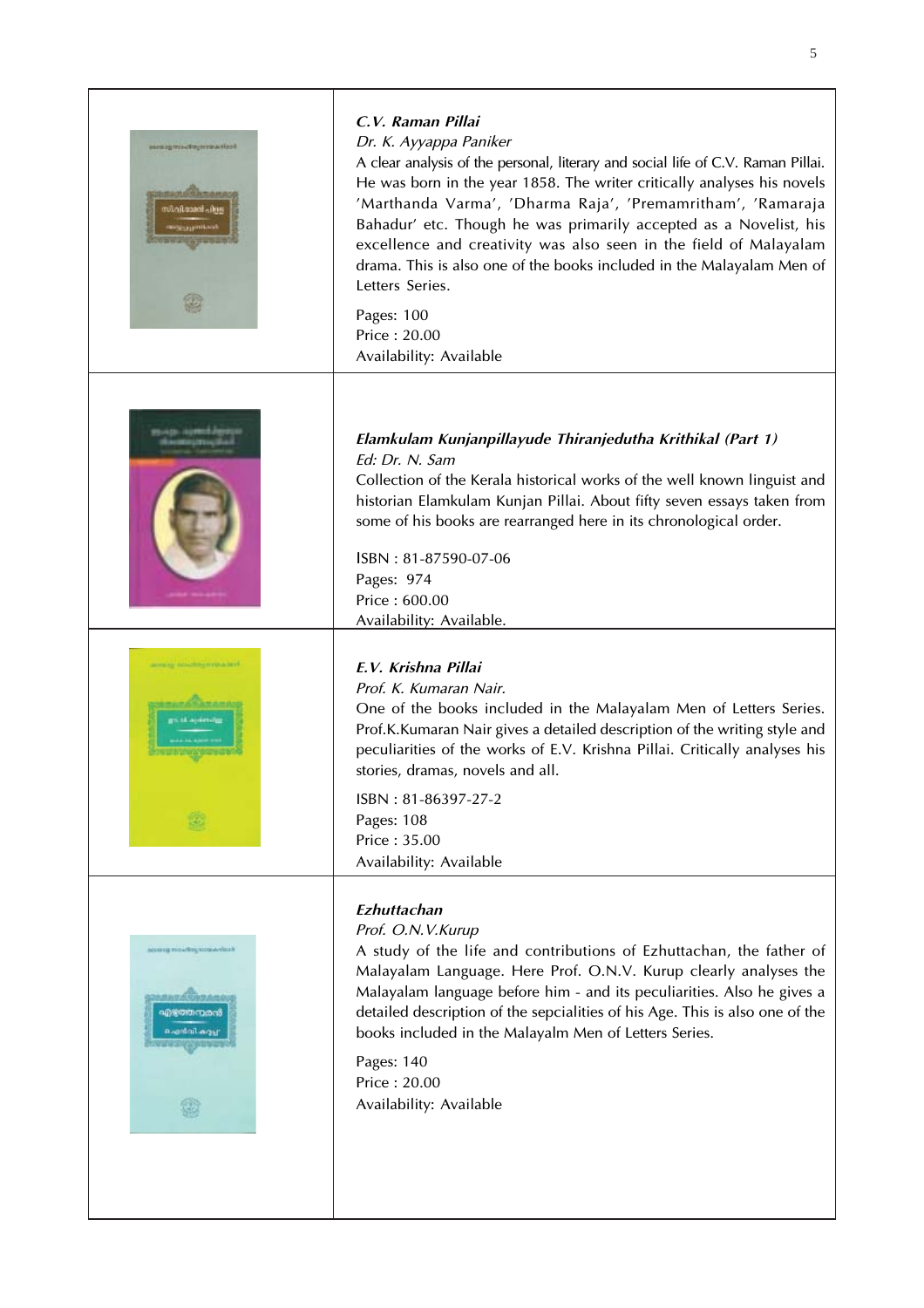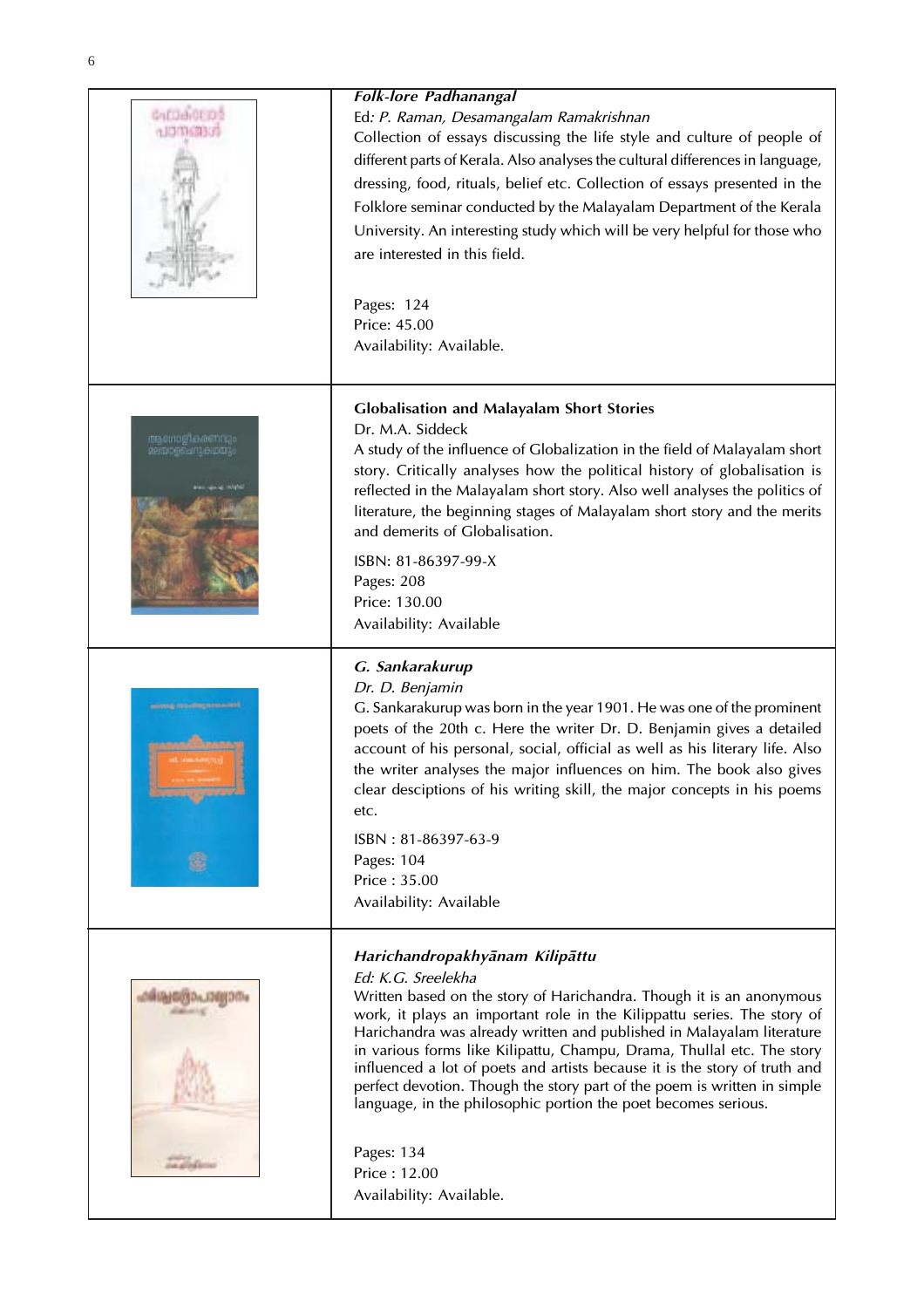| <b>THE HALL</b>                                                                                                      | Hortus Malabaricus (12 Volumes - Malayala Paribhasha)<br>Ed: Prof. K.S.Manilal<br>Hortus Malabaricus published during the period 1678-1693 from<br>Amsterdam, is the first printed book on the plant wealth of Malabar and<br>is the most important source of information on the plants of India and<br>South East Asia. This twelve volume treatise was compiled by the then<br>Dutch Governor of Malabar at Cochin, Hendrik Adriaan Van Rheede,<br>and contains the indigenous pre-ayurvedic knowledge of the hereditary<br>medical practitioners of Malabar. The book contains illustrations of 742<br>plants belonging to 691 modern species, their descriptions with pictorial<br>representations, medicinal and other uses. The sketches drawn by efficient<br>artists help us to easily identify the plants that has grown in our backyards.<br>It is the Malayalam translation of the English version of Hortus Malabaricus<br>published by the University of Kerala in the year 2003.<br>ISBN: 81-86397-82-5<br>Pages: 3000<br>Price: 7500<br>Availability: Available. |
|----------------------------------------------------------------------------------------------------------------------|---------------------------------------------------------------------------------------------------------------------------------------------------------------------------------------------------------------------------------------------------------------------------------------------------------------------------------------------------------------------------------------------------------------------------------------------------------------------------------------------------------------------------------------------------------------------------------------------------------------------------------------------------------------------------------------------------------------------------------------------------------------------------------------------------------------------------------------------------------------------------------------------------------------------------------------------------------------------------------------------------------------------------------------------------------------------------------|
|                                                                                                                      | Indiayude Vipareethamukhangal<br>Dr. Sukumar Azhikkode<br>Speeches of Dr. Sukumar Azhikkode. A detailed study of Indian culture<br>and society, and an analysis of the social developments and the<br>contemporary contradictions in it.<br>ISBN: 81-86397-56-6<br>Pages: 68<br>Price: 40.00<br>Availability: Available.                                                                                                                                                                                                                                                                                                                                                                                                                                                                                                                                                                                                                                                                                                                                                        |
| second chimilato seat<br>collabora")<br>ail nil memasing, an ag<br><b>UTERUM VA TEAVANITIES</b><br><b>TWVARCRASH</b> | Kāmandakeeyaneethisaram (Kilippattu)<br>P.V.Nanupillai<br>Summary of Kautalya's Arthasasthra. Here Kamandakan summarizes<br>180 Sargas of Kautaliya in just 36 sargas.<br>Pages: 264<br>Price: 2.00<br>Availability: Available.                                                                                                                                                                                                                                                                                                                                                                                                                                                                                                                                                                                                                                                                                                                                                                                                                                                 |
| KHATING<br>.<br>His rath-a solicit                                                                                   | Kannassabhāgavatham<br>Comp: Dr. L.A. Ravivarma<br>Considered as one of the most valuable works of Niranathu Rama<br>Panicker. Here the poet narrates the story of Sree Krishna based on the<br>10 <sup>th</sup> skandha of Sree Maha Bhagavatha. Unveils the history and heridity<br>of Malayalam poetry.<br>ISBN: 81-86397-87-6<br>Pages: 284<br>Price: 175.00<br>Availability: Available.                                                                                                                                                                                                                                                                                                                                                                                                                                                                                                                                                                                                                                                                                    |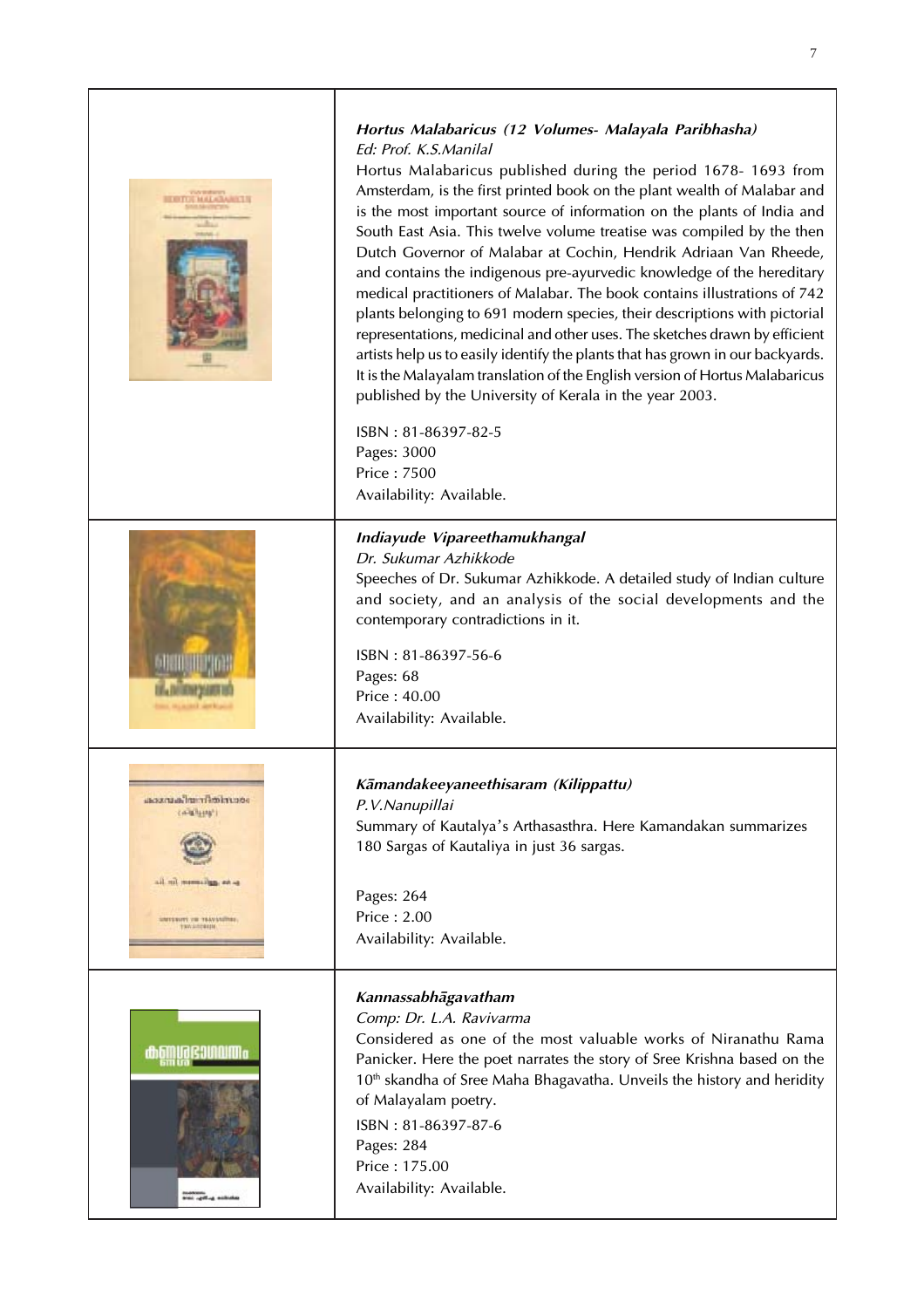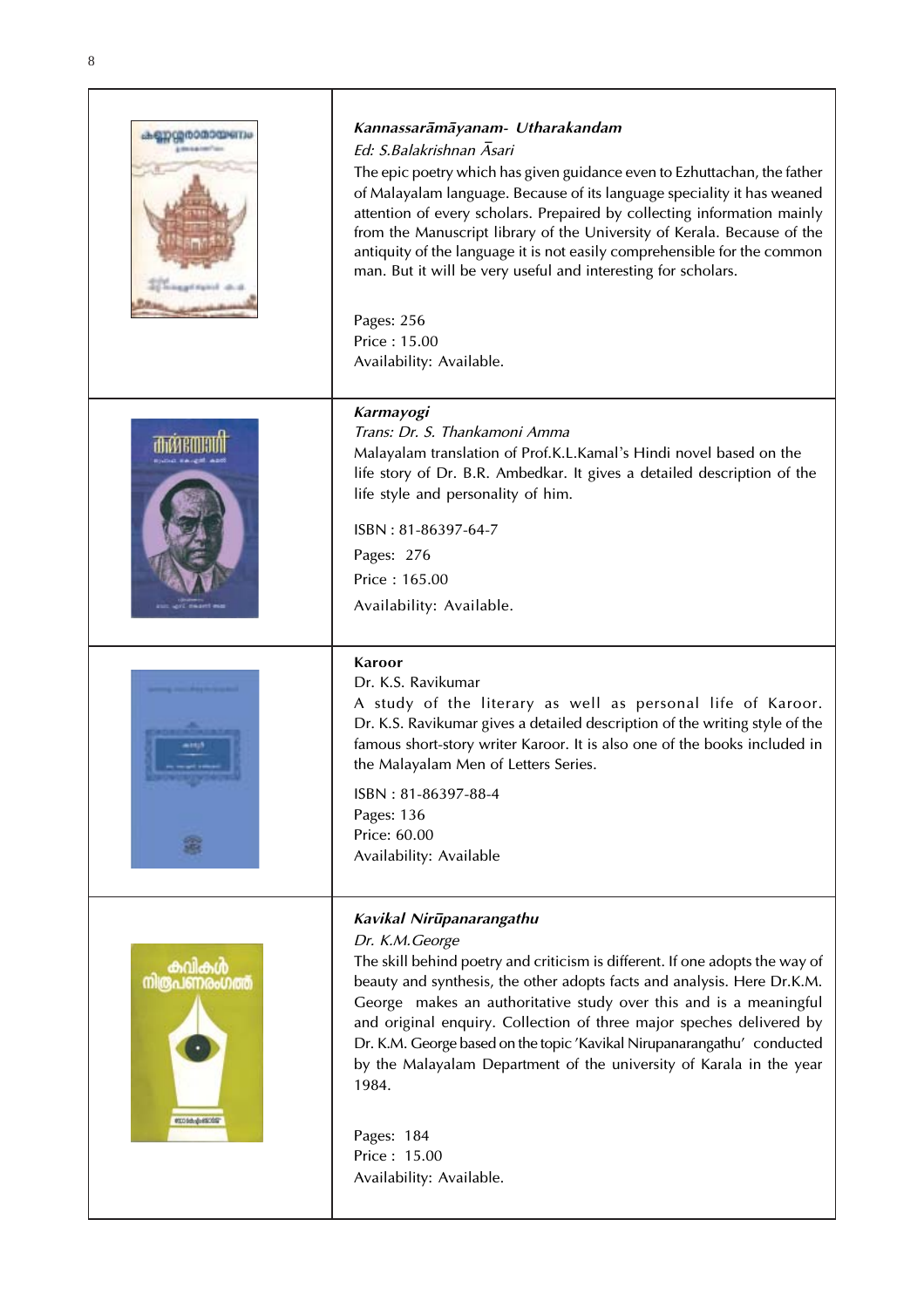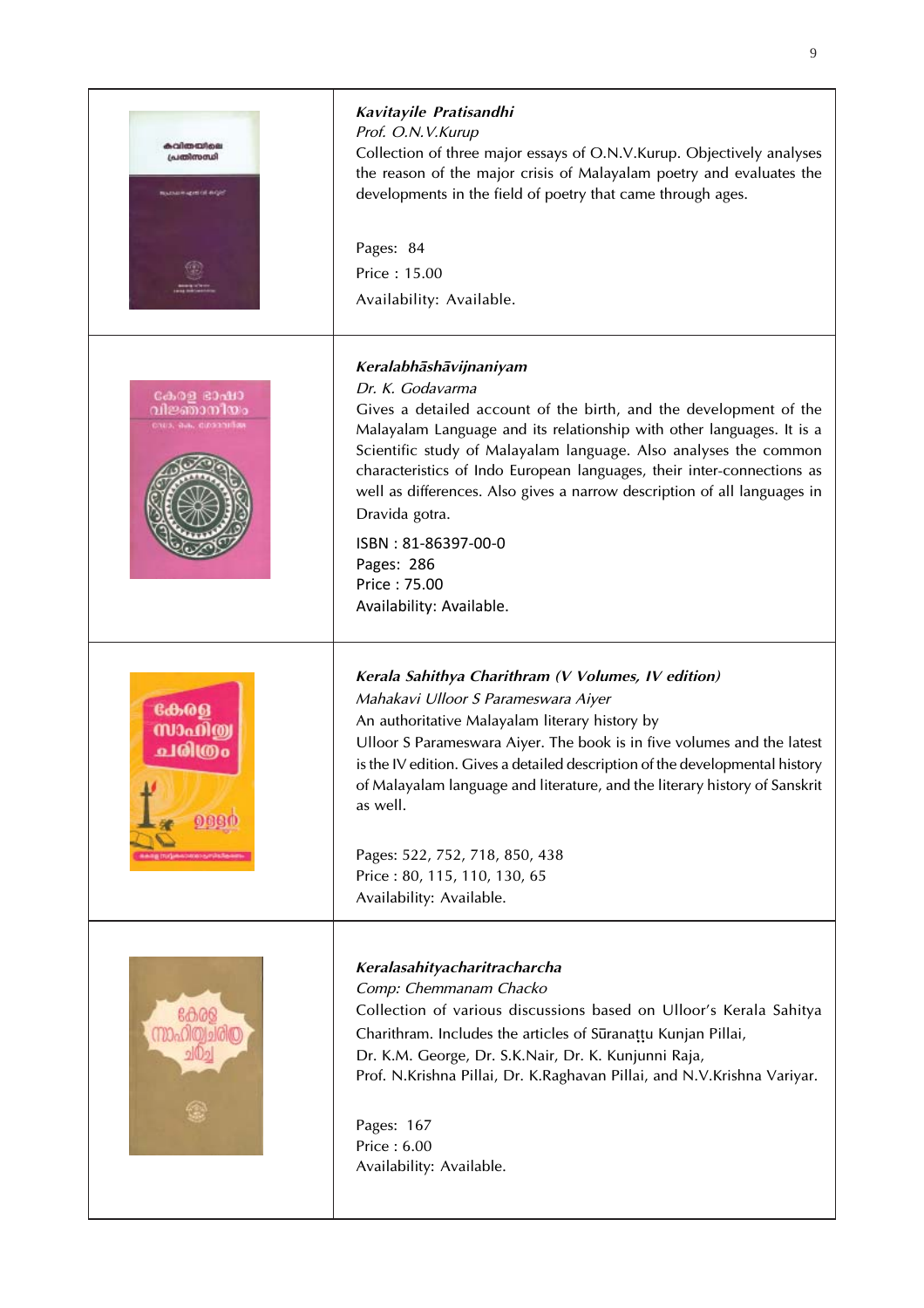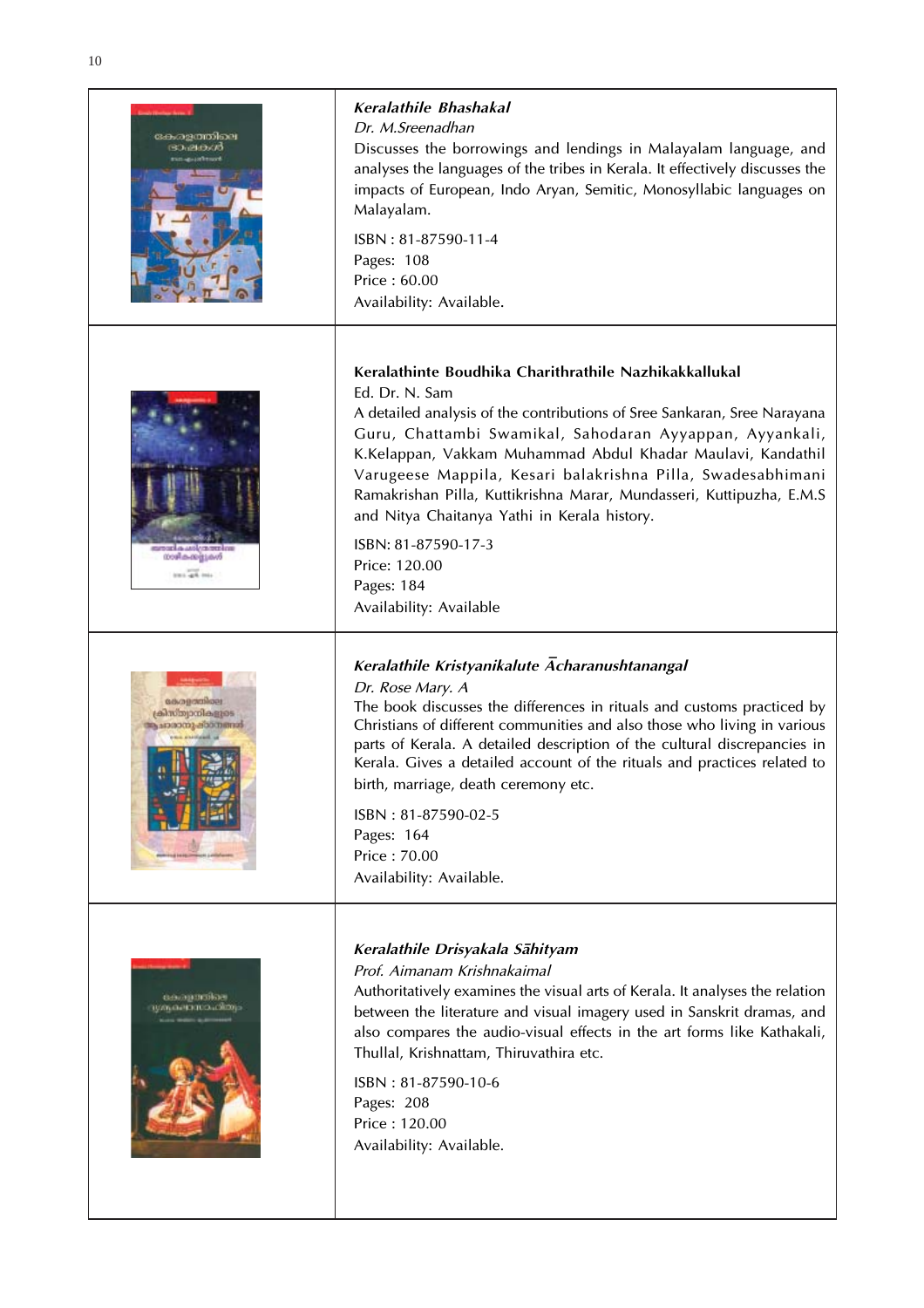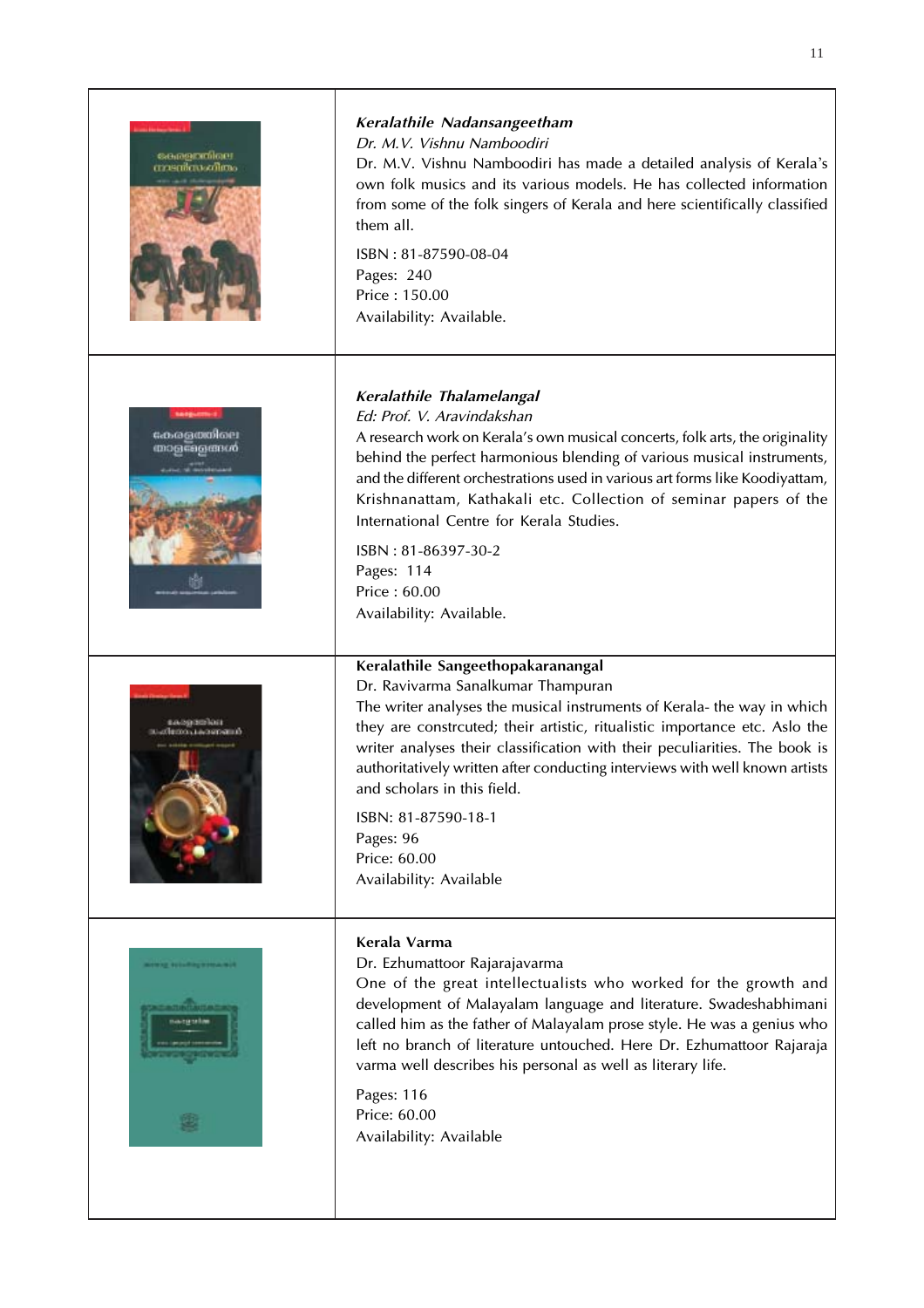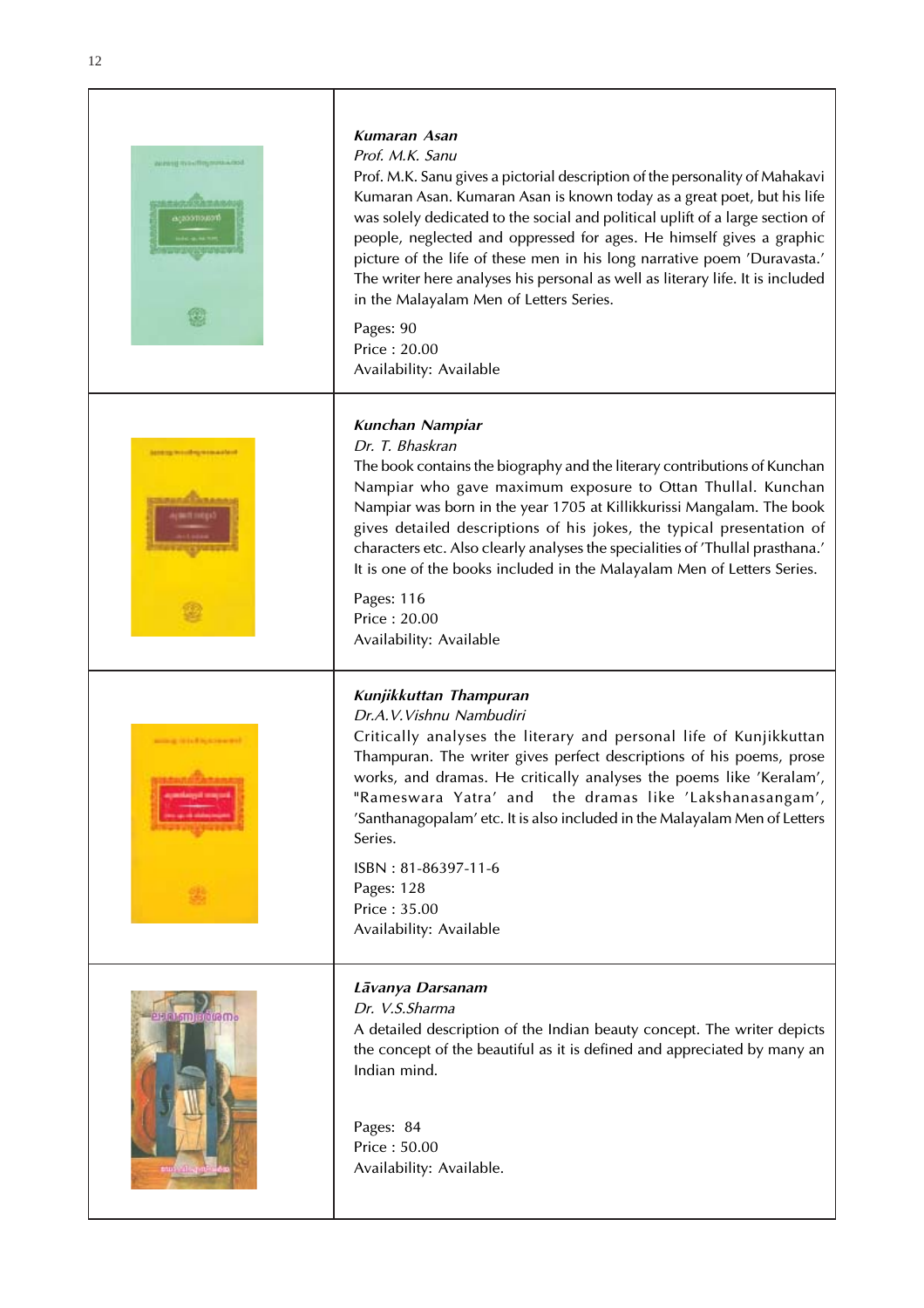| മഗ്ദലനമറിയം<br><b>COCHEEDING</b>                      | Magdalanamariyam<br>Vallathol Narayana Menon<br>Considered as the first Malayalam poetic work based on Bible. It is<br>considered as the magnum opus of Mahakavi Vallathol.<br>ISBN: 81-86397-06-X<br>Pages: 44<br>Price: 7.00<br>Availability: Available.                                                                                                                                                                                                                                                                                                                                                                 |
|-------------------------------------------------------|----------------------------------------------------------------------------------------------------------------------------------------------------------------------------------------------------------------------------------------------------------------------------------------------------------------------------------------------------------------------------------------------------------------------------------------------------------------------------------------------------------------------------------------------------------------------------------------------------------------------------|
|                                                       | Mahakavi Kuttamath<br>Dr. K.K.N. Kurup<br>One of the books included in the Malayalam Men of letters series. After<br>making a close study of most of his poems Dr. K.K.N. Kurup gives a<br>detailed description of his literary life as well as the peculiarities of his<br>writing style. The writer also analyses the influence of Ramakrishna<br>Mission on him.<br>Pages: 100<br>Price: 60.00<br>Availability: Available                                                                                                                                                                                               |
| neware the foreign entrances                          | Mahakavi Ulloor<br>Dr. C.K.Chandrasekharan Nair<br>A study of the personal as well as literary life of Mahakavi Uloor. The<br>writer makes a detailed analysis of Ulloor's contributions to Malayalam<br>literature. Though his mothertongue was Tamil, he had well studied<br>Malayalam language and written much in this language. He had deep<br>knowledge in Malayalam, Tamil and Sanskrit. From this book we get<br>clear descriptions of his poems 'Karnabhushanam', 'Pingala', 'Chithrasala'<br>etc. It is included in the Malayalam Men of Letters Series.<br>Pages: 96<br>Price: 35.00<br>Availability: Available |
| <b>NUMBER OF STREET</b><br><b>HENNINGER HOUSENDER</b> | Malayala Bhasha Patanangal Vyakaranavum Vastutakalum<br>Ed: Dr. N. Sam<br>The book unveils the growth and development of Malayalam language<br>from the earliest period to the present century. Clearly analyses the<br>language of 'Ramacharitha' and the language used in computer and<br>cinema. It also gives a detailed account of the influence of English<br>language on Malayalam, language of 'Bhashakautaliya', the sound,<br>phonemic structure of Malayalam language, the language of Malayalam<br>folk songs etc.<br>ISBN: 81-87590-19-X<br>Pages: 368<br>Price: 220.00<br>Availability: Available            |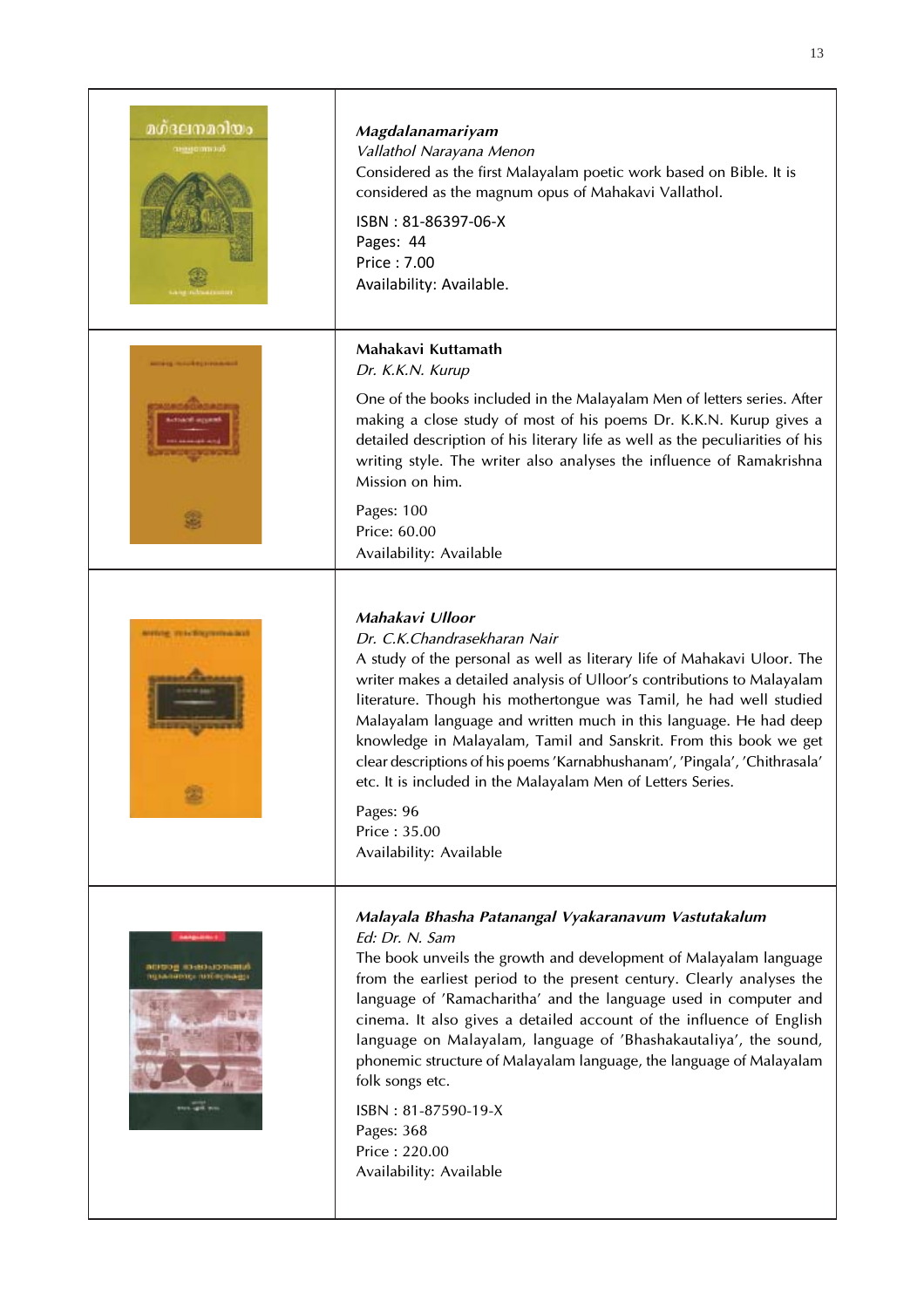







| Malayala Bhashavijnanathinu L.V.Ramaswami Aiyarude Sambhavana                                                                                                                                                                                                                                                                                                                                           |
|---------------------------------------------------------------------------------------------------------------------------------------------------------------------------------------------------------------------------------------------------------------------------------------------------------------------------------------------------------------------------------------------------------|
| Dr. Saumya Baby                                                                                                                                                                                                                                                                                                                                                                                         |
| A research work on the contributions of the major malayalam<br>philologist L.V.Ramaswami Aiyar. A study on malayalam words -<br>sounds - phonemes, the relationship between Tamil and Malayalam<br>and allied topics. It has got the second Bhashakkoru Dollar Puraskara.                                                                                                                               |
| $ISBN: 81-86397-95-7$                                                                                                                                                                                                                                                                                                                                                                                   |
| Pages: 268                                                                                                                                                                                                                                                                                                                                                                                              |
| <b>Price: 150</b>                                                                                                                                                                                                                                                                                                                                                                                       |
| Availability: Available.                                                                                                                                                                                                                                                                                                                                                                                |
| Malayalabhashayum Aagolavatkaranavum<br>Ed: Dr. K.S. Prakash<br>Dr. S.A. Shanavas<br>A study on the influence of Globalisation on Malayalam language.<br>Critically and philosophically analyses how globalisation has changed<br>the form and usages of Malayalam language. Gives a detailed<br>description of culture and language, language of the media,<br>Globalisation and women's language etc. |
|                                                                                                                                                                                                                                                                                                                                                                                                         |

## *Malayala Mah° Nighandu*

*Eds: Vols. I&II Dr. S£rana∂∂u Kunjan Pillai, Vol.III Dr.K.P.Namp£thirippadu, Vols. IV,V&VI Dr. B.C.Balakrishnan, Vol. VII Dr. P.Somasekharan Nair, Vol. VIII Dr. P.Venugopalan,* The most authoritative Malayalam dictionary. The main brain behind it is Dr. Sūranattu Kunjan Pillai and he is considered as the chief architect of it. Gives a detailed description of Malayalam words, Syntax, Semantics, Synonymous words in various languages etc. ISBN : 81-86397-65-5 Pages: 1185, 1468, 944, 1265, 1065, 861, 1082, 1072. Price : 400, 600, 600, 700, 200, 200, 400, 650 Availability: Available.

## *Manonmaneeyam (Kavyanatakam);*

*Trans: Dr. Kanchana Subrahmaniyan*

Translation of the famous Tamil verse drama written by Prof.Sundaram Pillai. Here it is translated by Dr. Kanchana Subramanian. Analyses and criticizes the meanings and meaninglessness of life on the basis of Saiva philosophy.

ISBN : 81-86397-65-5 Pages: 152 Price : 100.00 Availability: Available.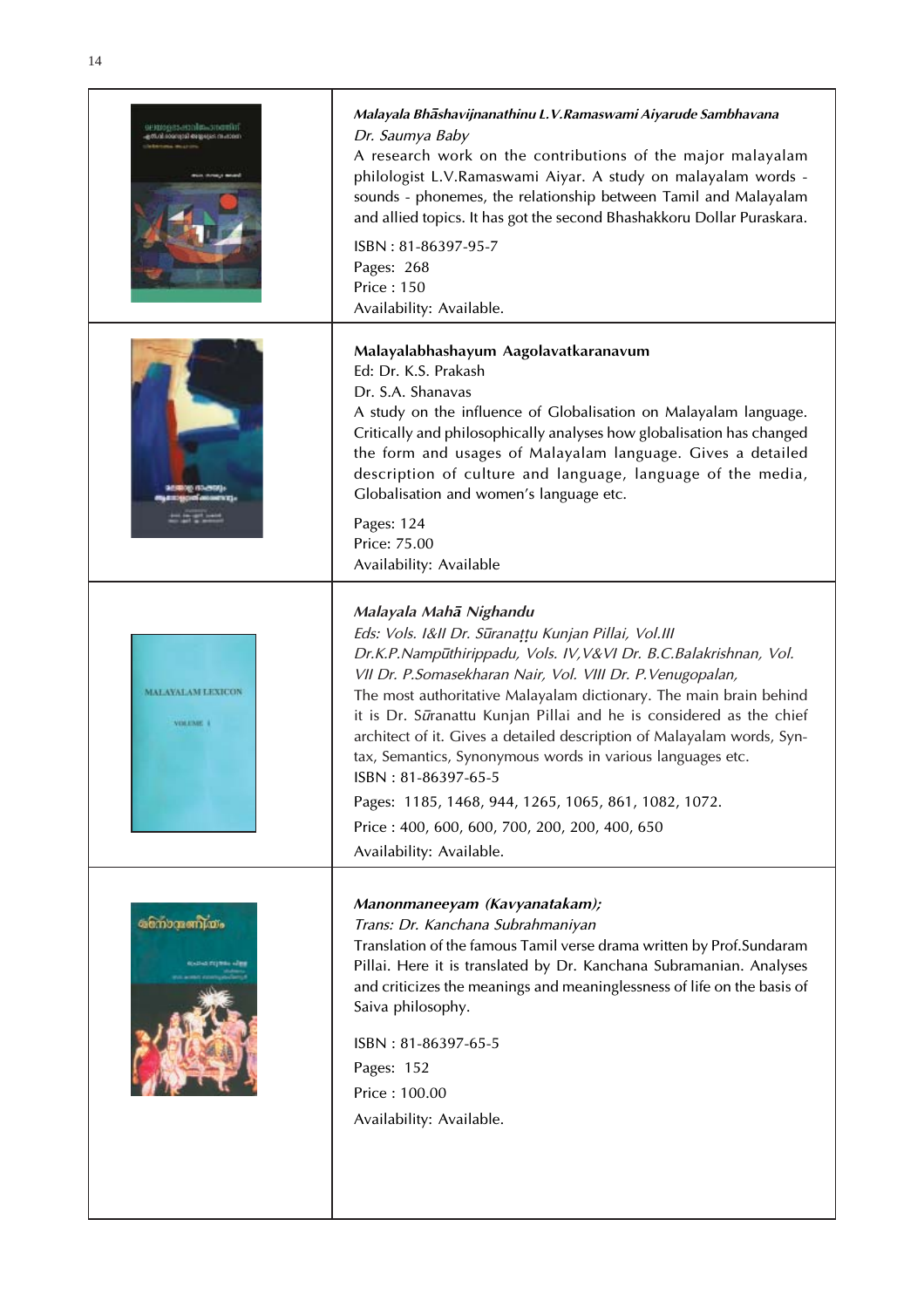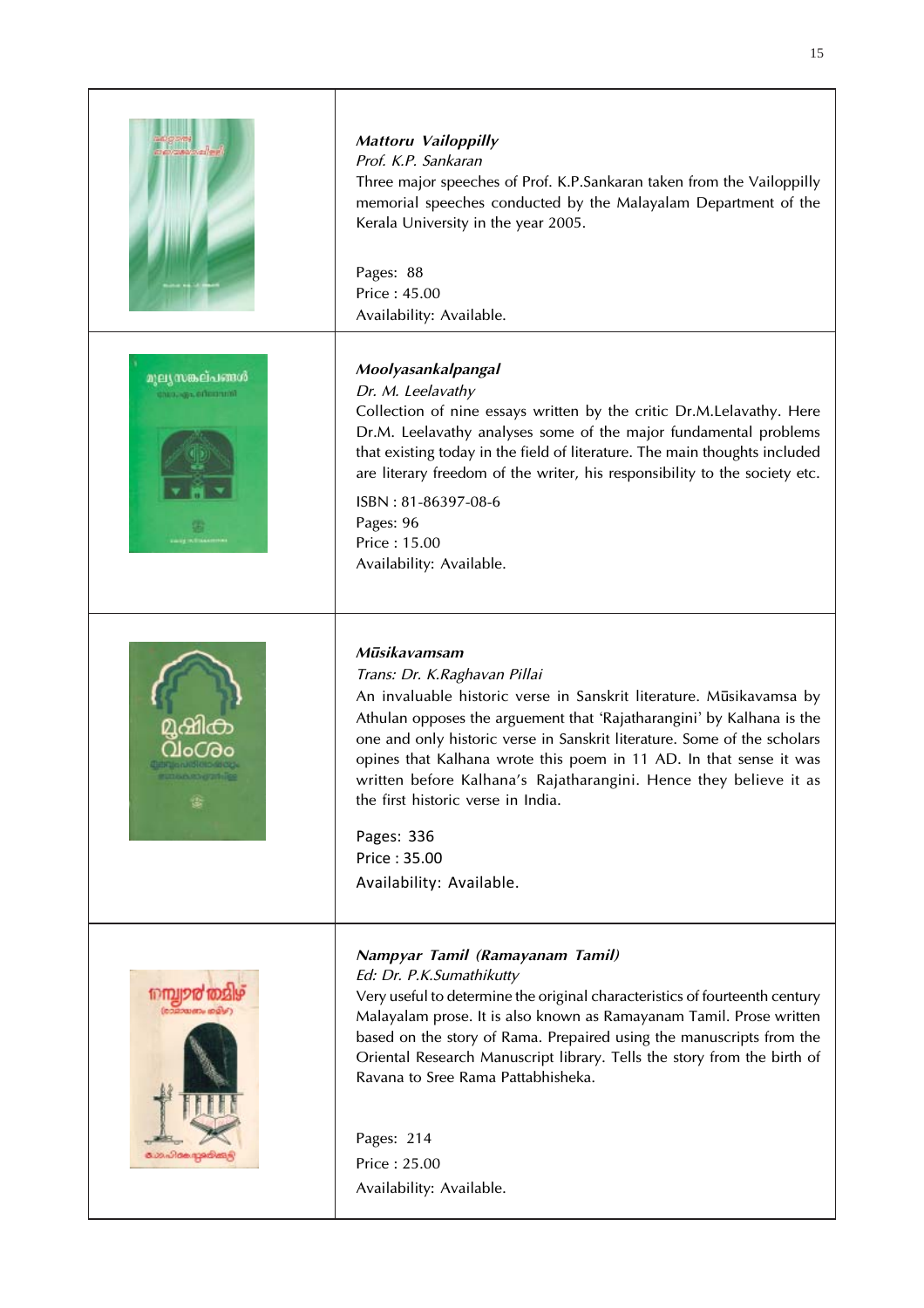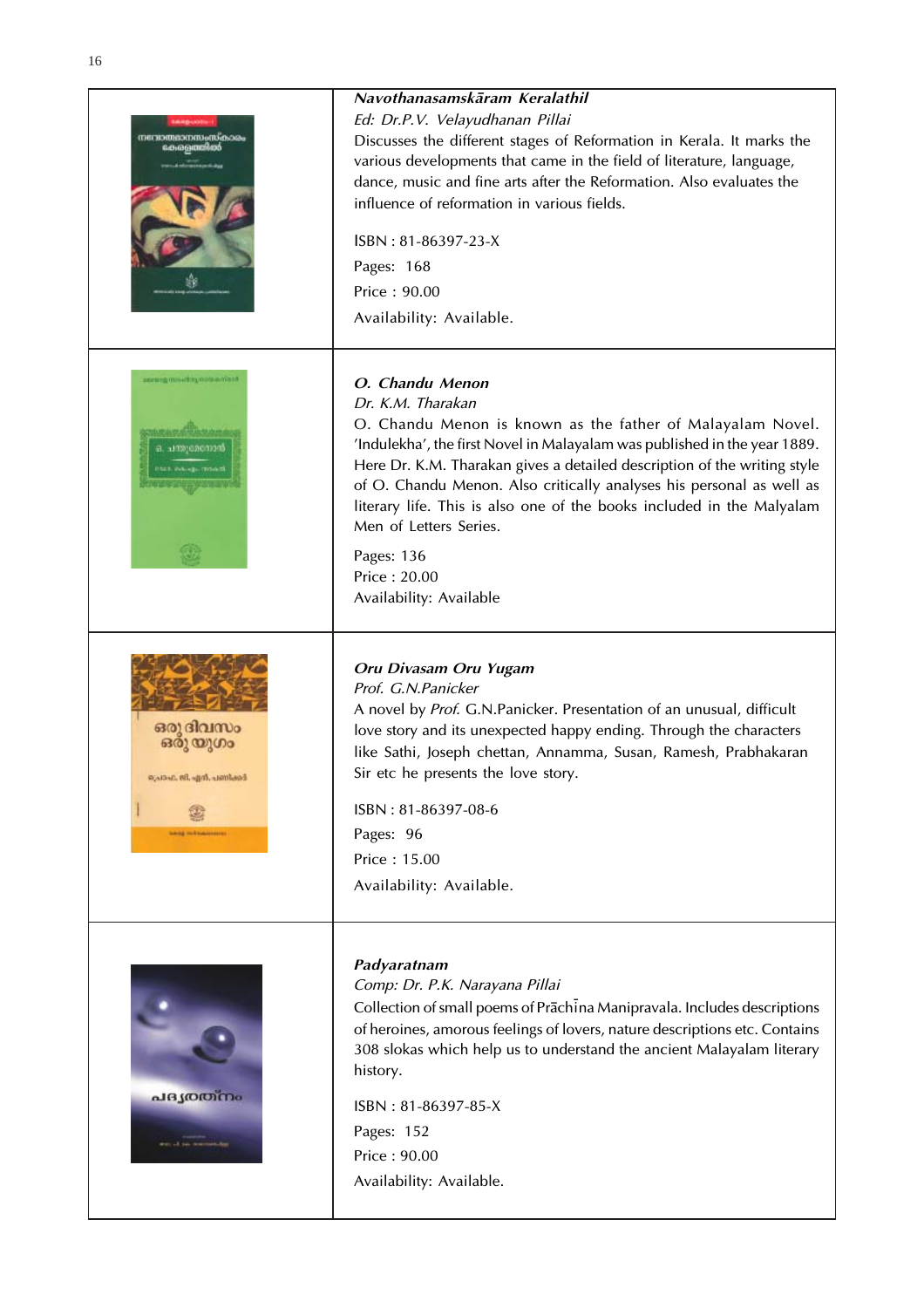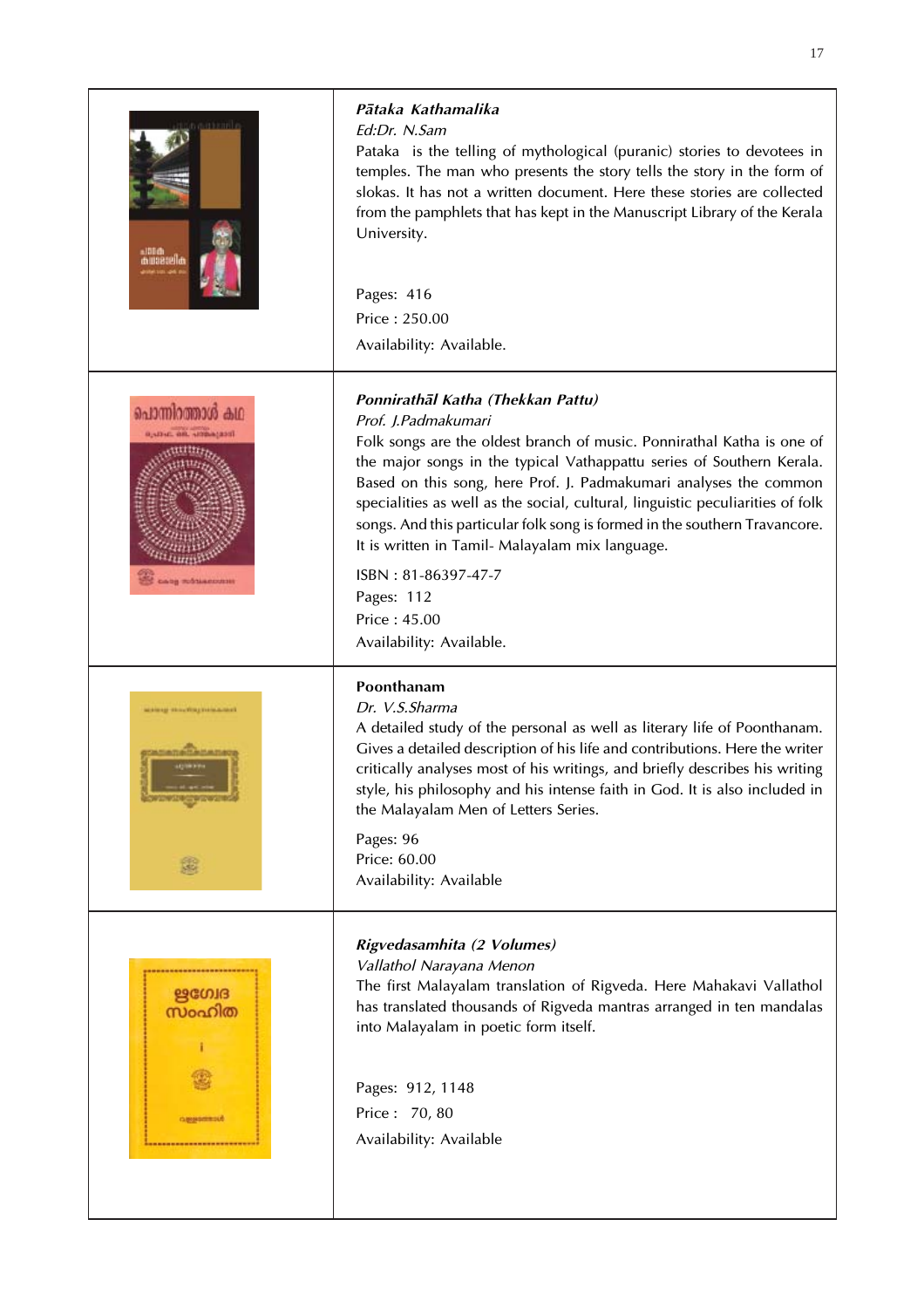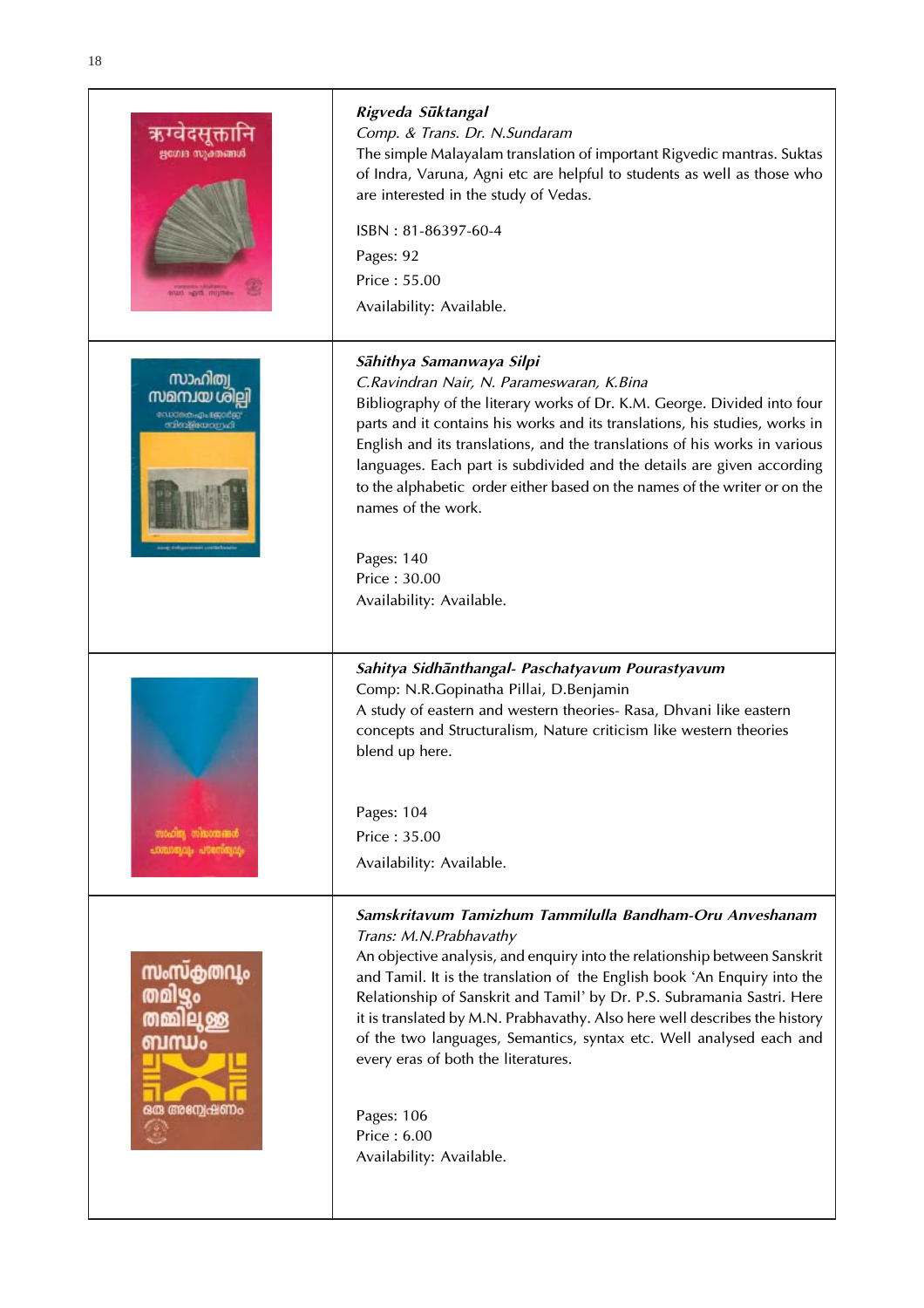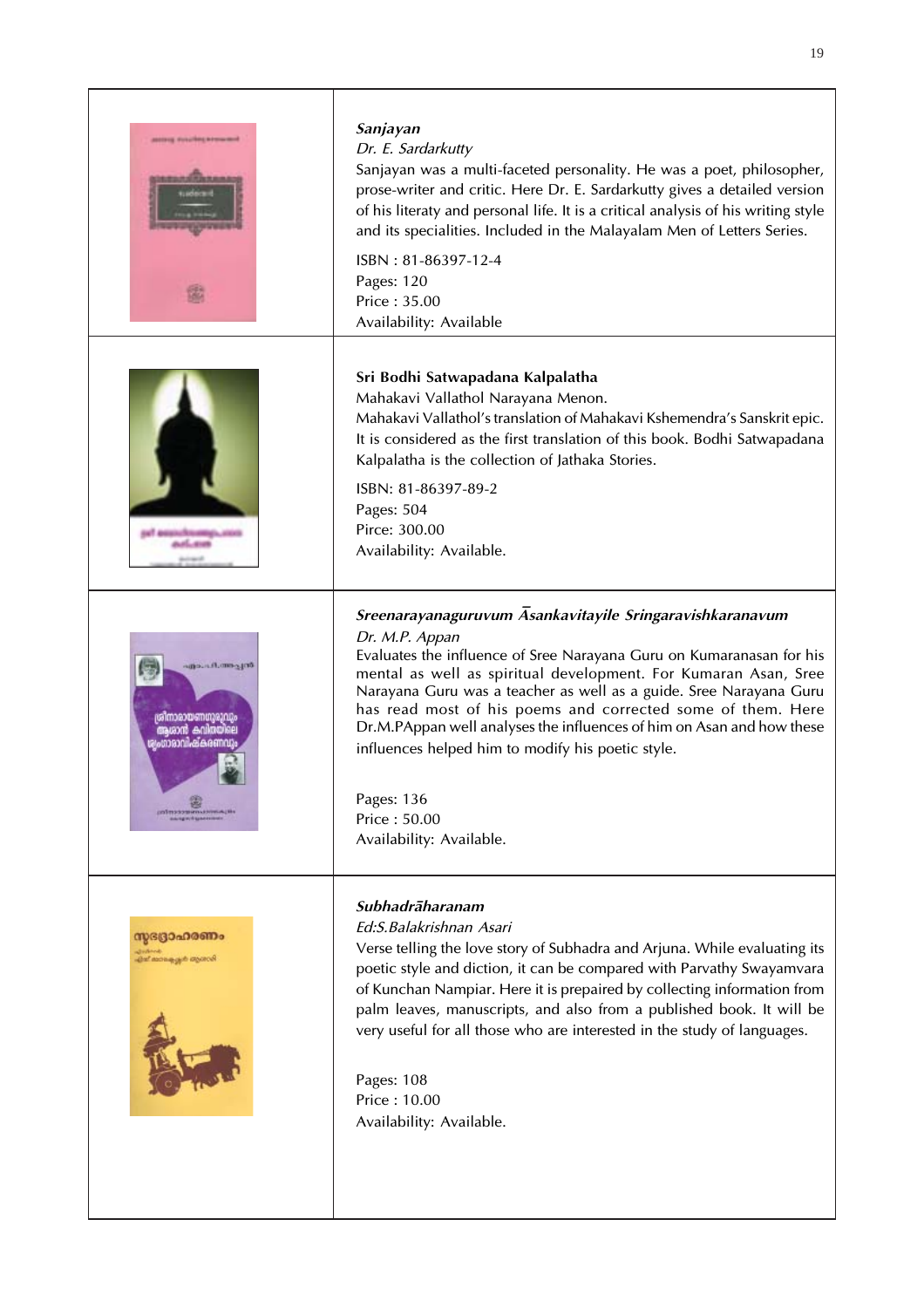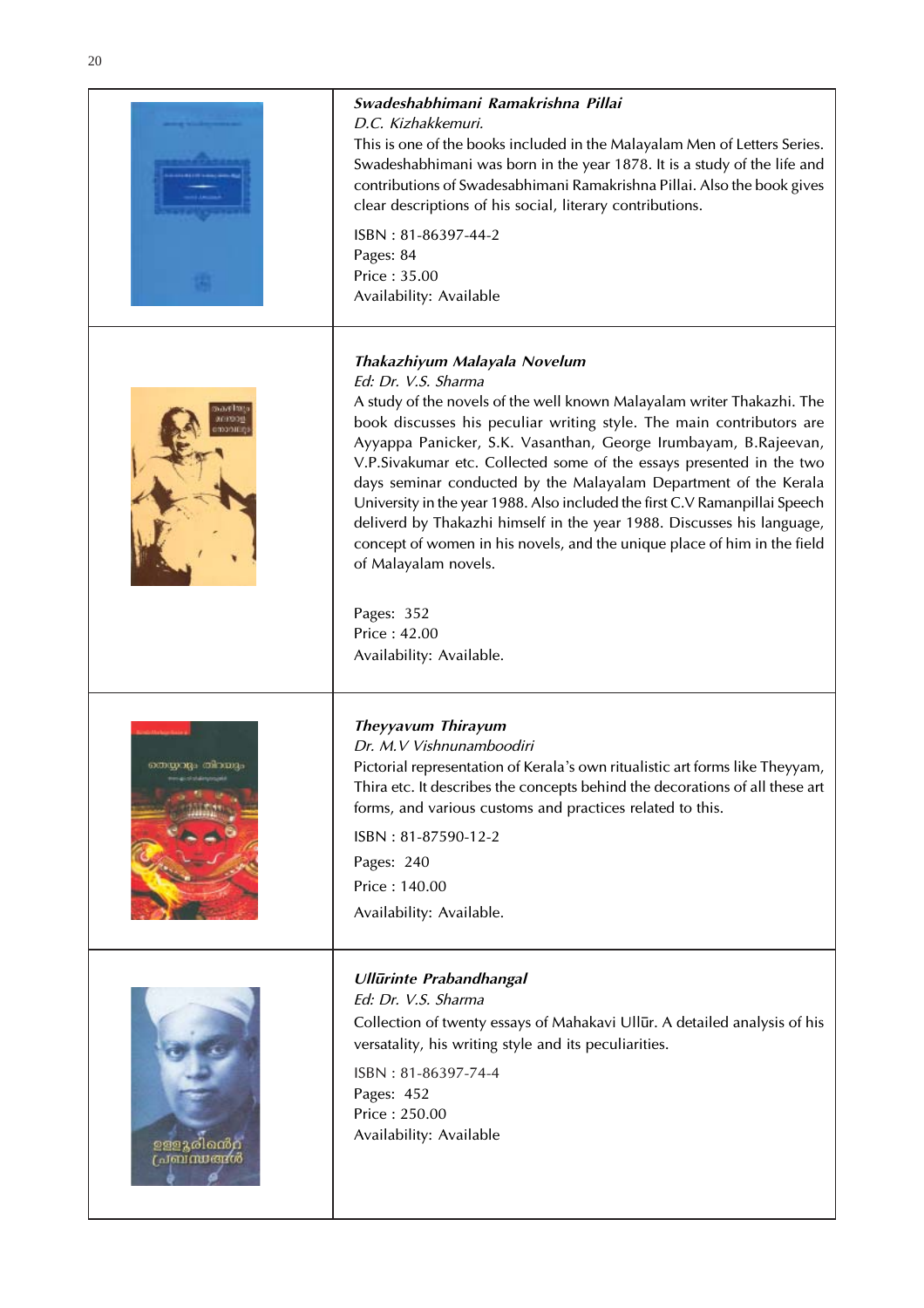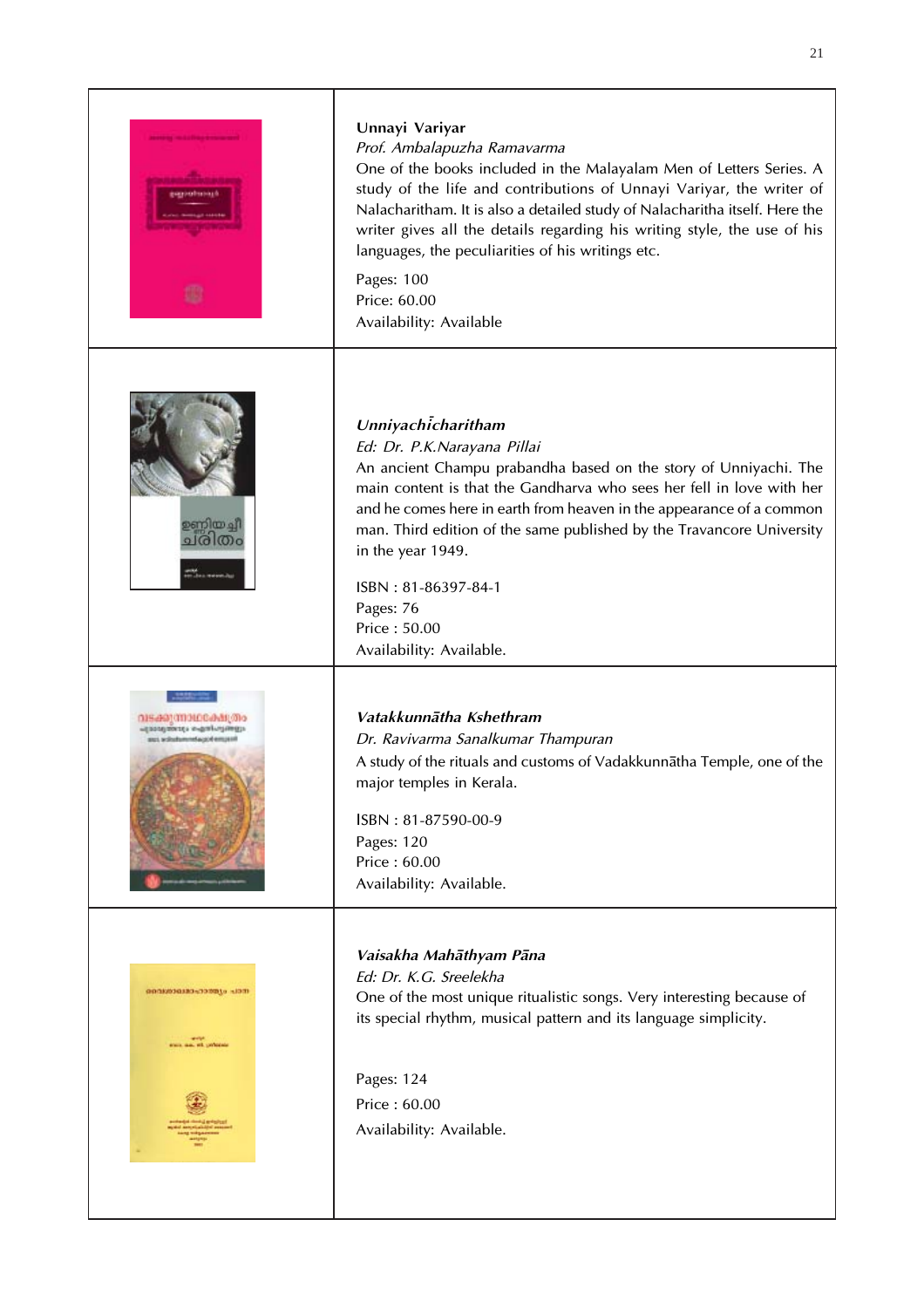